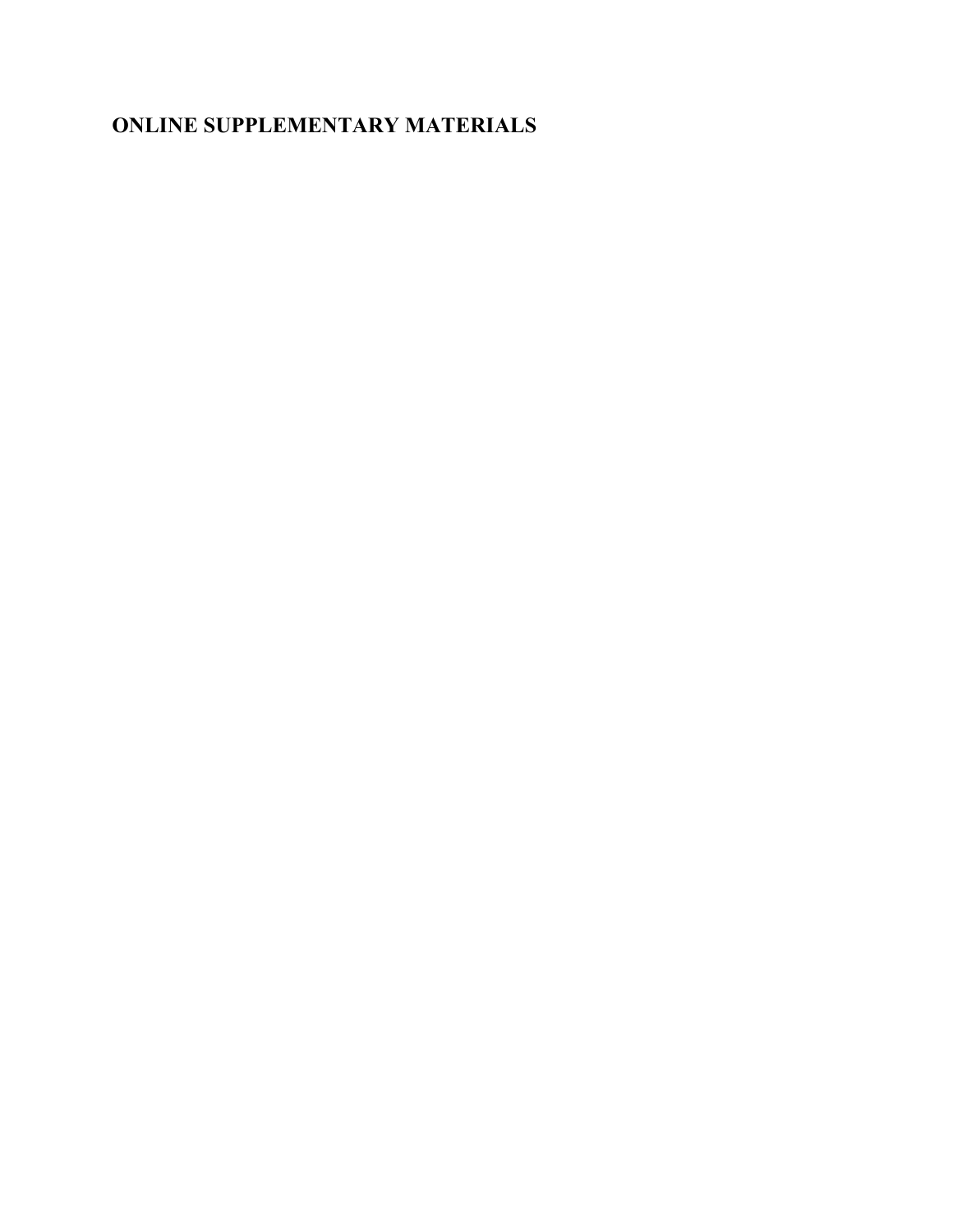| <b>Crude materials and mixing</b> | $\beta$  | S.E.   | p-value | 95% CI    |          |
|-----------------------------------|----------|--------|---------|-----------|----------|
| Year                              | $-0.065$ | 0.007  | < 0.001 | $-0.078$  | $-0.051$ |
| Sector (GRG=1; Tyre=0)            | 0.481    | 0.158  | 0.002   | 0.171     | 0.791    |
| Sample type (Personal=1;          |          |        |         |           |          |
| Stationary=0)                     | 0.801    | 0.065  | < 0.001 | 0.673     | 0.929    |
| Dataset (BRMA=1; HSE-NEDB=0)      | $-0.287$ | 0.510  | 0.573   | $-1.286$  | 0.712    |
| Intercept                         | 128.430  | 14.043 | 0.000   | 100.906   | 155.953  |
| Pre-processing and assembly       | $\beta$  | S.E.   | p-value | 95% CI    |          |
| Year                              | $-0.012$ | 0.012  | 0.312   | $-0.034$  | 0.011    |
| Sector (GRG=1; Tyre=0)            | 0.434    | 0.178  | 0.015   | 0.085     | 0.784    |
| Sample type (Personal=1;          |          |        |         |           |          |
| Stationary=0)                     | 0.657    | 0.116  | < 0.001 | 0.431     | 0.884    |
| Dataset (BRMA=1; HSE-NEDB=0)      | $-0.165$ | 0.501  | 0.742   | $-1.148$  | 0.817    |
| Intercept                         | 22.025   | 23.025 | 0.339   | $-23.102$ | 67.153   |
| <b>Curing/Vulcanizing</b>         | $\beta$  | S.E.   | p-value | 95% CI    |          |
| Year                              | $-0.010$ | 0.009  | 0.260   | $-0.028$  | 0.008    |
| Sector (GRG=1; Tyre=0)            | 0.150    | 0.135  | 0.267   | $-0.115$  | 0.414    |
| Sample type (Personal=1;          |          |        |         |           |          |
| Stationary=0)                     | 0.803    | 0.087  | < 0.001 | 0.633     | 0.973    |
| Dataset (BRMA=1; HSE-NEDB=0)      | $-0.584$ | 0.473  | 0.217   | $-1.510$  | 0.343    |
| Intercept                         | 19.644   | 18.189 | 0.280   | $-16.006$ | 55.293   |
| Finishing, assembly, and          |          |        |         |           |          |
| miscellaneous                     | $\beta$  | S.E.   | p-value | 95% CI    |          |
| Year                              | $-0.012$ | 0.014  | 0.396   | $-0.040$  | 0.016    |
| Sector (GRG=1; Tyre=0)            | $-0.529$ | 0.201  | 0.008   | $-0.922$  | $-0.136$ |
| Sample type (Personal=1;          |          |        |         |           |          |
| Stationary=0)                     | 0.998    | 0.119  | < 0.001 | 0.763     | 1.232    |
| Dataset (BRMA=1; HSE-NEDB=0)      | $-1.302$ | 0.605  | 0.031   | $-2.489$  | $-0.116$ |
| Intercept                         | 24.432   | 28.597 | 0.393   | $-31.616$ | 80.481   |

**Table S1. Linear mixed effects models on logged concentrations of rubber dust by department**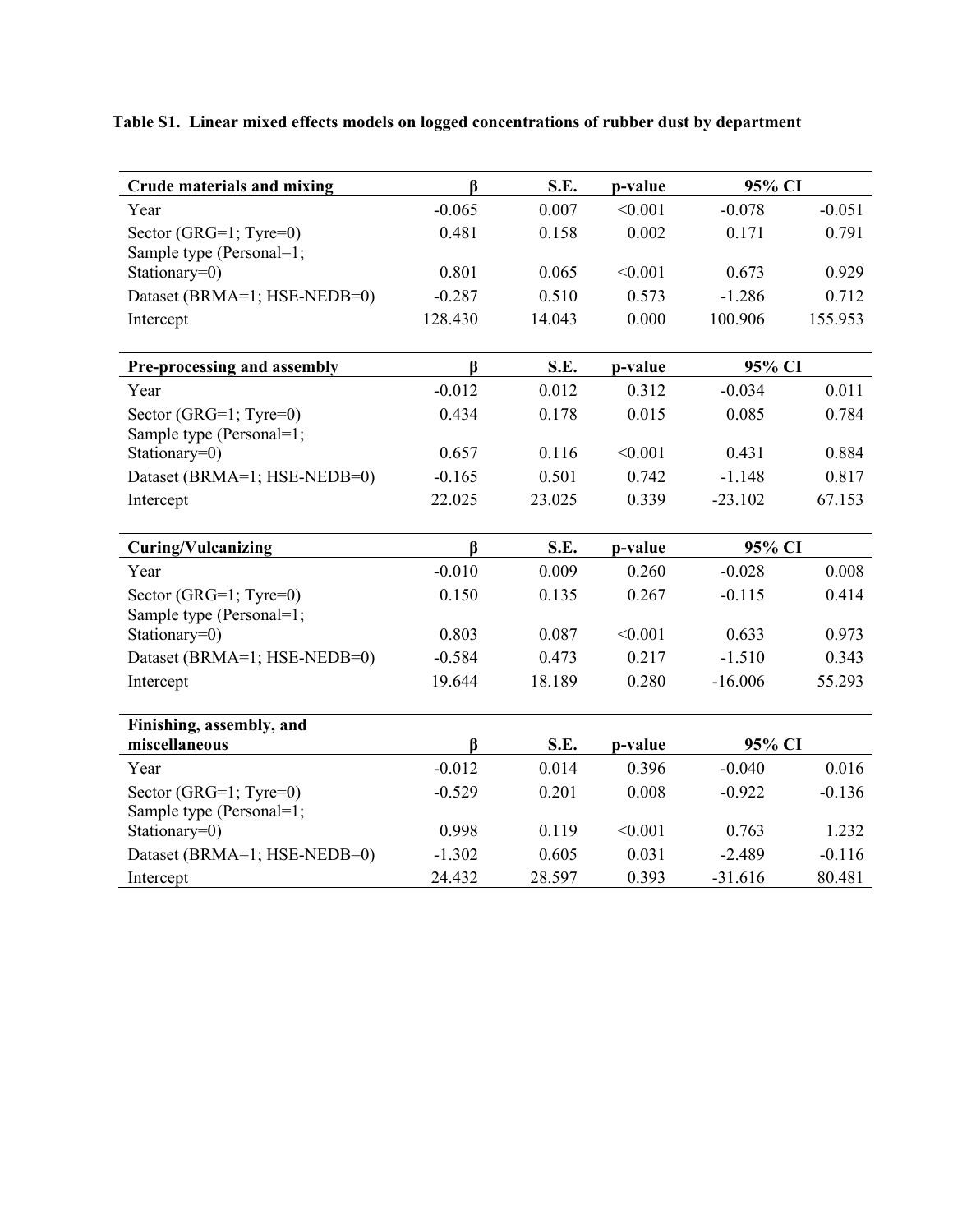| <b>Crude materials and mixing</b>                  | ß         | S.E.   | p-value | 95% CI    |          |
|----------------------------------------------------|-----------|--------|---------|-----------|----------|
| Year                                               | $-0.067$  | 0.010  | < 0.001 | $-0.087$  | $-0.047$ |
| Sector (GRG=1; Tyre=0)                             | 0.004     | 0.118  | 0.976   | $-0.228$  | 0.236    |
| Sample type (Personal=1;                           |           |        |         |           |          |
| Stationary=0)                                      | 0.481     | 0.074  | < 0.001 | 0.336     | 0.625    |
| Dataset (BRMA=1; HSE-NEDB=0)                       | $-0.751$  | 0.224  | 0.001   | $-1.191$  | $-0.311$ |
| Intercept                                          | 132.610   | 20.522 | < 0.001 | 92.387    | 172.833  |
| Pre-processing and assembly                        | ß         | S.E.   | p-value | 95% CI    |          |
| Year                                               | $-0.025$  | 0.013  | 0.061   | $-0.050$  | 0.001    |
| Sector (GRG=1; Tyre=0)<br>Sample type (Personal=1; | $-0.149$  | 0.127  | 0.240   | $-0.398$  | 0.100    |
| Stationary=0)                                      | 0.272     | 0.099  | 0.006   | 0.078     | 0.465    |
| Dataset (BRMA=1; HSE-NEDB=0)                       | $-0.838$  | 0.523  | 0.109   | $-1.863$  | 0.187    |
| Intercept                                          | 47.733    | 26.135 | 0.068   | $-3.490$  | 98.957   |
| <b>Curing/Vulcanizing</b>                          | $\bf{B}$  | S.E.   | p-value | 95% CI    |          |
| Year                                               | $-0.024$  | 0.007  | 0.001   | $-0.038$  | $-0.009$ |
| Sector (GRG=1; Tyre=0)                             | 0.335     | 0.086  | < 0.001 | 0.167     | 0.503    |
| Sample type (Personal=1;                           |           |        |         |           |          |
| Stationary=0)                                      | 0.680     | 0.060  | < 0.001 | 0.562     | 0.798    |
| Dataset (BRMA=1; HSE-NEDB=0)                       | $-0.620$  | 0.349  | 0.075   | $-1.304$  | 0.063    |
| Intercept                                          | 45.770    | 14.762 | 0.002   | 16.836    | 74.703   |
| Finishing, assembly, and                           |           |        |         |           |          |
| miscellaneous                                      | ß         | S.E.   | p-value | 95% CI    |          |
| Year                                               | 0.005     | 0.014  | 0.714   | $-0.022$  | 0.032    |
| Sector (GRG=1; Tyre=0)                             | 0.148     | 0.122  | 0.225   | $-0.091$  | 0.388    |
| Sample type (Personal=1;                           |           |        |         |           |          |
| Stationary=0)                                      | 0.594     | 0.105  | < 0.001 | 0.388     | 0.801    |
| Dataset (BRMA=1; HSE-NEDB=0)                       | $-1.391$  | 0.515  | 0.007   | $-2.400$  | $-0.381$ |
| Intercept                                          | $-10.946$ | 27.232 | 0.688   | $-64.320$ | 42.429   |

**Table S2. Linear mixed effects models on logged concentrations of rubber fumes by department**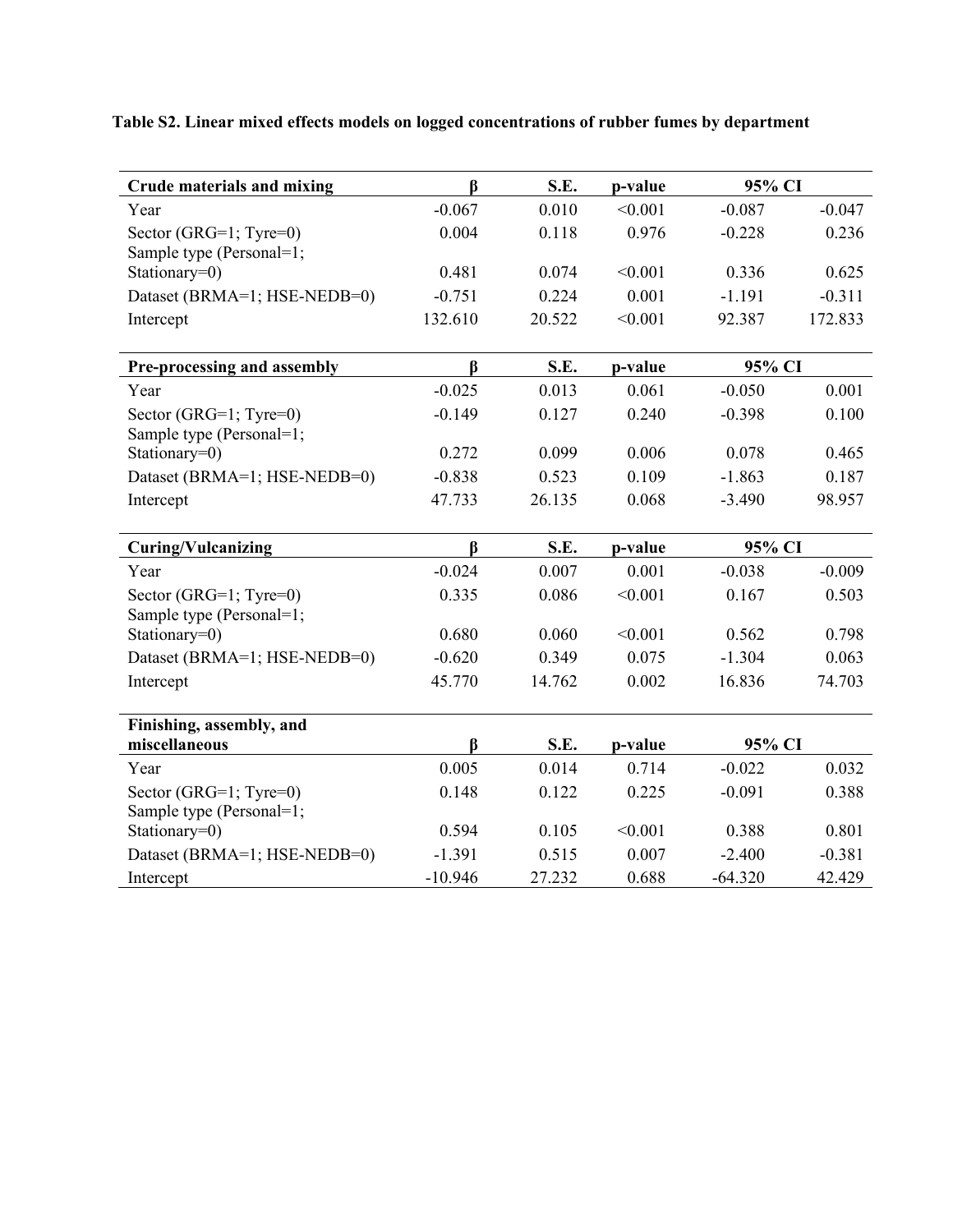**Table S3. Linear mixed effects models on logged concentrations of n-Nitrosamines Sum Score by department**

| <b>Crude materials and mixing</b>  | ß                    | S.E.   | P-value | 95% CI    |          |
|------------------------------------|----------------------|--------|---------|-----------|----------|
| Year                               | $-0.013$             | 0.013  | 0.302   | $-0.038$  | 0.012    |
| Sector (GRG=1; Tyre=0)             | $-0.070$             | 0.220  | 0.752   | $-0.502$  | 0.362    |
| Sample type (Personal=1;           |                      |        |         |           |          |
| Stationary=0)                      | 0.129                | 0.133  | 0.333   | $-0.132$  | 0.390    |
| Country (UK=1; Germany=0)          | $-0.211$             | 0.200  | 0.291   | $-0.603$  | 0.181    |
| Intercept                          | 25.705               | 24.973 | 0.303   | $-23.240$ | 74.651   |
|                                    |                      |        |         |           |          |
| <b>Pre-processing and Assembly</b> | $\boldsymbol{\beta}$ | S.E.   | P-value | 95% CI    |          |
| Year                               | $-0.069$             | 0.021  | 0.001   | $-0.111$  | $-0.027$ |
| Sector (GRG=1; Tyre=0)             | 0.301                | 0.210  | 0.151   | $-0.110$  | 0.713    |
| Sample type (Personal=1;           |                      |        |         |           |          |
| Stationary=0)                      | $-0.069$             | 0.179  | 0.700   | $-0.419$  | 0.281    |
| Country (UK=1; Germany=0)          | 1.037                | 0.325  | 0.001   | 0.400     | 1.674    |
| Intercept                          | 137.269              | 42.309 | 0.001   | 54.346    | 220.192  |
|                                    |                      |        |         |           |          |
| <b>Curing/Vulcanizing</b>          | $\bf{B}$             | S.E.   | P-value | 95% CI    |          |
| Year                               | $-0.197$             | 0.017  | < 0.001 | $-0.230$  | $-0.164$ |
| Sector (GRG=1; Tyre=0)             | 0.664                | 0.092  | < 0.001 | 0.484     | 0.844    |
| Sample type (Personal=1;           |                      |        |         |           |          |
| Stationary=0)                      | 0.465                | 0.077  | < 0.001 | 0.313     | 0.617    |
| Country (UK=1; Germany=0)          | 1.699                | 0.480  | < 0.001 | 0.759     | 2.640    |
| Intercept                          | 390.973              | 33.437 | < 0.001 | 325.439   | 456.508  |
|                                    |                      |        |         |           |          |
| Finishing, Assembly,               |                      |        |         |           |          |
| <b>Miscellaneous</b>               | ß                    | S.E.   | P-value | 95% CI    |          |
| Year                               | 0.019                | 0.015  | 0.201   | $-0.010$  | 0.049    |
| Sector (GRG=1; Tyre=0)             | $-0.014$             | 0.106  | 0.897   | $-0.222$  | 0.194    |
| Sample type (Personal=1;           |                      |        |         |           |          |
| Stationary=0)                      | $-0.594$             | 0.126  | < 0.001 | $-0.841$  | $-0.346$ |
| Country (UK=1; Germany=0)          | $-0.164$             | 0.249  | 0.510   | $-0.652$  | 0.324    |
| Intercept                          | $-37.820$            | 29.995 | 0.207   | $-96.610$ | 20.970   |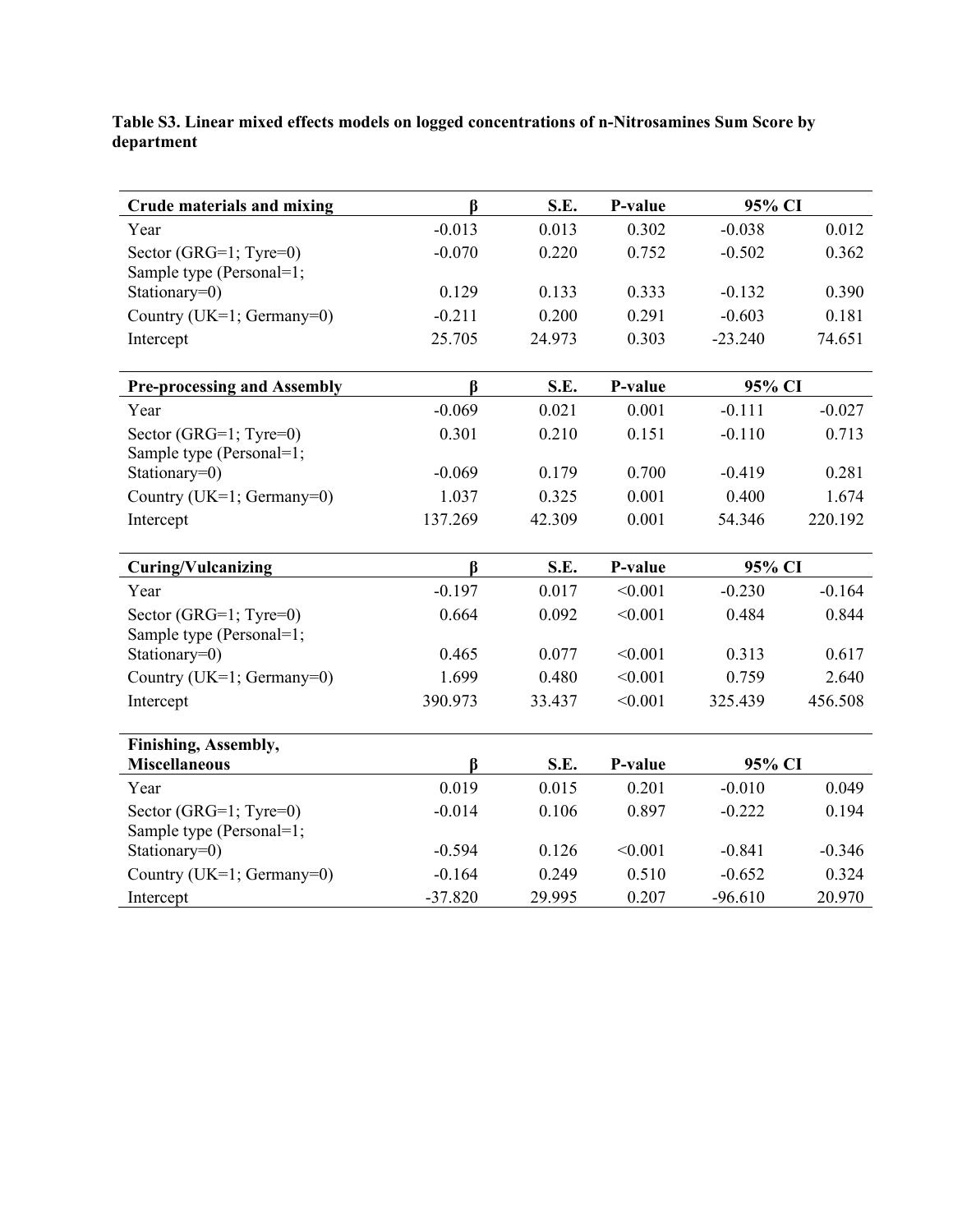**Table S4. Linear mixed effects models on logged concentrations of NDMA by department**

| <b>Crude materials and mixing</b>                  | ß                    | S.E.   | P-value | 95% CI     |          |
|----------------------------------------------------|----------------------|--------|---------|------------|----------|
| Year                                               | $-0.009$             | 0.019  | 0.655   | $-0.046$   | 0.029    |
| Sector (GRG=1; Tyre=0)                             | 0.659                | 0.340  | 0.052   | $-0.006$   | 1.325    |
| Sample type (Personal=1;                           |                      |        |         |            |          |
| Stationary=0)                                      | $-0.030$             | 0.203  | 0.881   | $-0.428$   | 0.367    |
| Country (UK=1; Germany=0)                          | $-0.518$             | 0.306  | 0.091   | $-1.118$   | 0.083    |
| Intercept                                          | 15.218               | 38.260 | 0.691   | $-59.769$  | 90.206   |
| <b>Pre-processing and Assembly</b>                 | $\boldsymbol{\beta}$ | S.E.   | P-value | 95% CI     |          |
| Year                                               | 0.025                | 0.019  | 0.202   | $-0.013$   | 0.062    |
| Sector (GRG=1; Tyre=0)<br>Sample type (Personal=1; | 0.219                | 0.201  | 0.275   | $-0.175$   | 0.613    |
| Stationary=0)                                      | $-0.173$             | 0.164  | 0.293   | $-0.495$   | 0.149    |
| Country (UK=1; Germany=0)                          | 1.053                | 0.402  | 0.009   | 0.265      | 1.840    |
| Intercept                                          | $-50.684$            | 38.232 | 0.185   | $-125.617$ | 24.249   |
|                                                    |                      |        |         |            |          |
| <b>Curing/Vulcanizing</b>                          | $\boldsymbol{\beta}$ | S.E.   | P-value | 95% CI     |          |
| Year                                               | $-0.067$             | 0.013  | < 0.001 | $-0.091$   | $-0.042$ |
| Sector (GRG=1; Tyre=0)                             | $-0.328$             | 0.068  | < 0.001 | $-0.461$   | $-0.194$ |
| Sample type (Personal=1;<br>Stationary=0)          |                      |        |         |            |          |
|                                                    |                      |        |         |            |          |
|                                                    | $-0.274$             | 0.057  | < 0.001 | $-0.386$   | $-0.162$ |
| Country (UK=1; Germany=0)                          | 1.127                | 0.409  | 0.006   | 0.324      | 1.929    |
| Intercept                                          | 131.139              | 25.258 | < 0.001 | 81.634     | 180.644  |
|                                                    |                      |        |         |            |          |
| Finishing, Assembly,<br><b>Miscellaneous</b>       | $\boldsymbol{\beta}$ | S.E.   | P-value | 95% CI     |          |
| Year                                               | 0.010                | 0.018  | 0.566   | $-0.025$   | 0.046    |
| Sector (GRG=1; Tyre=0)                             | $-0.211$             | 0.126  | 0.094   | $-0.457$   | 0.036    |
| Sample type (Personal=1;                           |                      |        |         |            |          |
| Stationary=0)                                      | $-0.259$             | 0.142  | 0.069   | $-0.538$   | 0.020    |
| Country (UK=1; Germany=0)                          | 0.799                | 0.360  | 0.026   | 0.094      | 1.504    |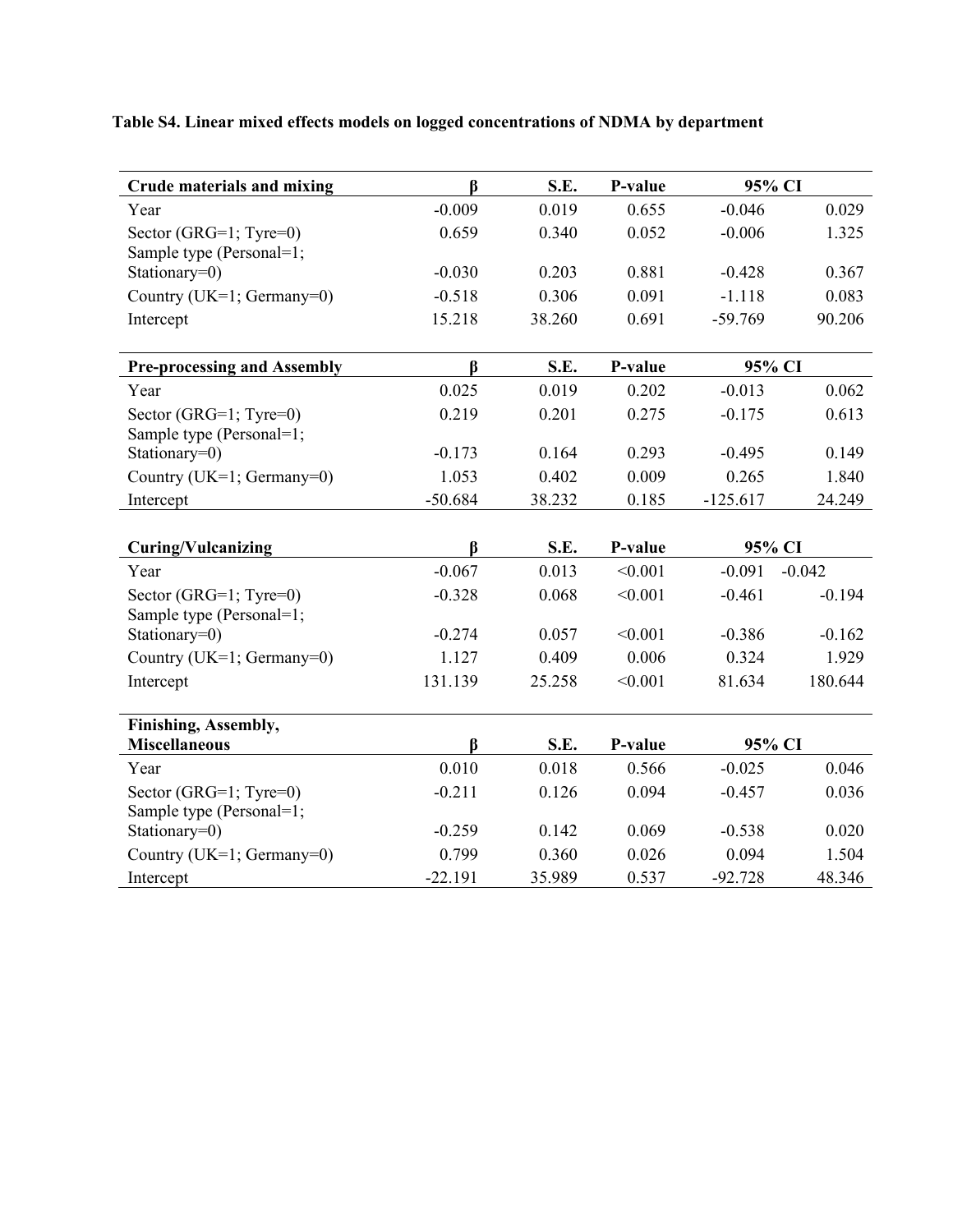| <b>Crude materials and mixing</b>                  | $\beta$      | S.E.   | P-value | 95% CI    |          |
|----------------------------------------------------|--------------|--------|---------|-----------|----------|
| Year                                               | $-0.007$     | 0.025  | 0.771   | $-0.057$  | 0.042    |
| Sector (GRG=1; Tyre=0)<br>Sample type (Personal=1; | $-0.872$     | 0.451  | 0.053   | $-1.756$  | 0.012    |
| Stationary=0)                                      | 0.358        | 0.265  | 0.177   | $-0.162$  | 0.878    |
| Country (UK=1; Germany=0)                          | $-0.300$     | 0.436  | 0.492   | $-1.154$  | 0.555    |
| Intercept                                          | 12.819       | 50.542 | 0.800   | $-86.241$ | 111.880  |
| <b>Pre-processing and Assembly</b>                 | $\beta$      | S.E.   | P-value | 95% CI    |          |
| Year                                               | $-0.044$     | 0.018  | 0.014   | $-0.079$  | $-0.009$ |
| Sector (GRG=1; Tyre=0)<br>Sample type (Personal=1; | $-0.124$     | 0.183  | 0.500   | $-0.482$  | 0.235    |
| Stationary=0)                                      | 0.271        | 0.150  | 0.070   | $-0.023$  | 0.565    |
| Country (UK=1; Germany=0)                          | 0.284        | 0.281  | 0.314   | $-0.268$  | 0.835    |
| Intercept                                          | 85.364       | 35.358 | 0.016   | 16.064    | 154.664  |
| <b>Curing/Vulcanizing</b>                          | $\beta$      | S.E.   | P-value | 95% CI    |          |
| Year                                               | 0.004        | 0.012  | 0.757   | $-0.020$  | 0.027    |
| Sector (GRG=1; Tyre=0)                             | 0.196        | 0.065  | 0.003   | 0.068     | 0.324    |
|                                                    |              |        |         |           |          |
| Sample type (Personal=1;<br>Stationary=0)          | $-0.252$     | 0.055  | < 0.001 | $-0.359$  | $-0.145$ |
| Country (UK=1; Germany=0)                          | 1.284        | 0.358  | < 0.001 | 0.582     | 1.985    |
| Intercept                                          | $-9.208$     | 23.954 | 0.701   | $-56.157$ | 37.742   |
| Finishing, Assembly,                               |              |        |         |           |          |
| <b>Miscellaneous</b>                               | $\mathbf{B}$ | S.E.   | P-value | 95% CI    |          |
| Year                                               | $-0.031$     | 0.018  | 0.089   | $-0.067$  | 0.005    |
| Sector (GRG=1; Tyre=0)<br>Sample type (Personal=1; | $-0.200$     | 0.125  | 0.109   | $-0.445$  | 0.045    |
| Stationary=0)                                      | $-0.204$     | 0.144  | 0.156   | $-0.486$  | 0.078    |
| Country (UK=1; Germany=0)                          | 0.109        | 0.368  | 0.767   | $-0.612$  | 0.831    |

**Table S4. Linear mixed effects models on logged concentrations of NMor by department**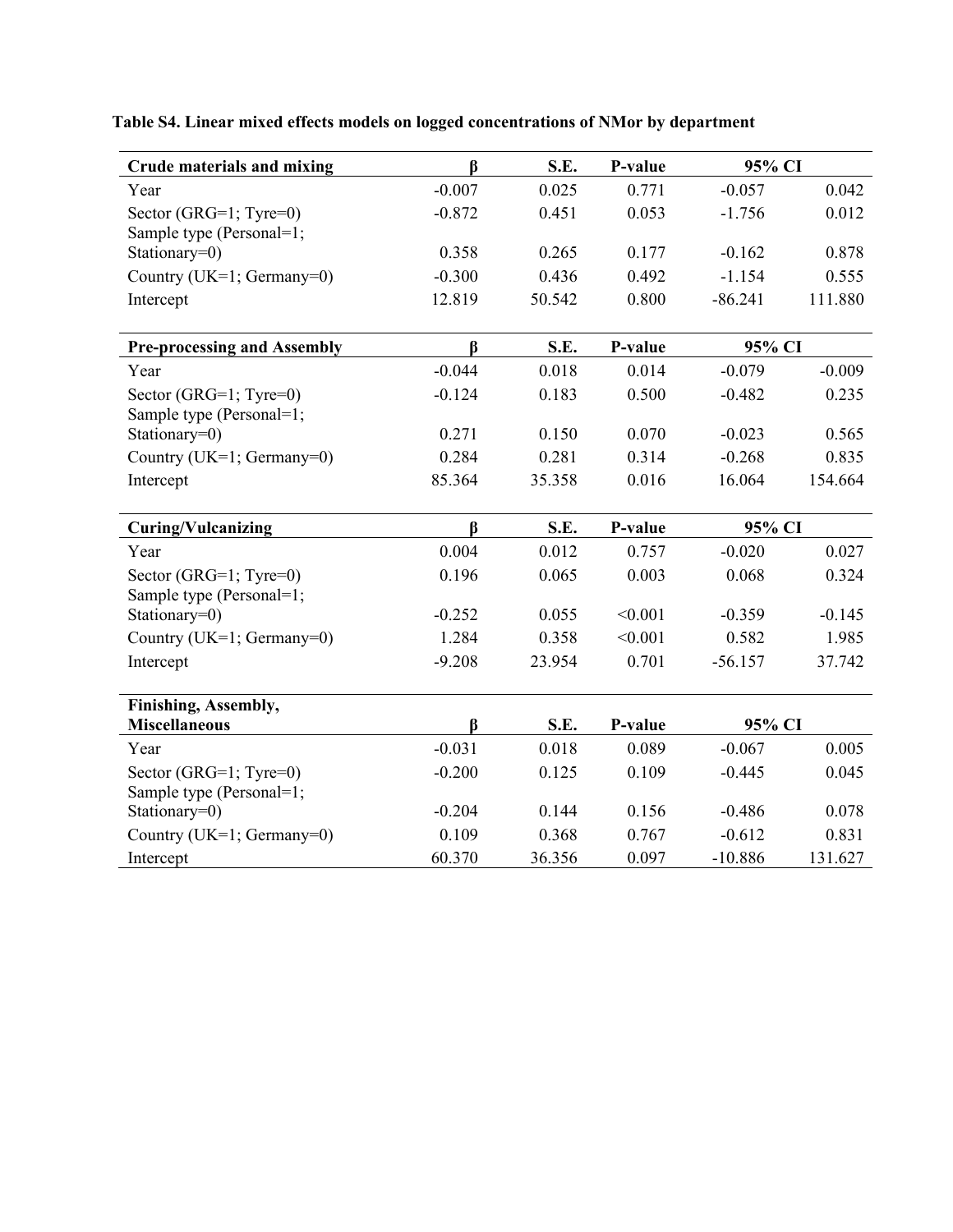| Year         | Crude<br><b>Materials</b><br>and<br><b>Mixing</b> | Pre-<br>processing<br>and<br><b>Assembly</b> | Curing/<br>Vulcanizing           | Finishing,<br>Assembly, and<br><b>Miscellaneous</b> | <b>Total</b>            |
|--------------|---------------------------------------------------|----------------------------------------------|----------------------------------|-----------------------------------------------------|-------------------------|
| 1977         | $\overline{2}$                                    |                                              | $\mathbf{1}$                     | $\boldsymbol{0}$                                    | $\overline{\mathbf{3}}$ |
|              |                                                   | $\boldsymbol{0}$<br>3                        |                                  | 3                                                   |                         |
| 1978         | 6<br>$\boldsymbol{0}$                             |                                              | $\overline{2}$<br>$\overline{0}$ | $\mathbf{0}$                                        | 14<br>$\boldsymbol{0}$  |
| 1979<br>1980 | 8                                                 | $\boldsymbol{0}$<br>9                        | 8                                | $\mathbf{0}$                                        | 25                      |
| 1981         | 14                                                | 15                                           | 14                               | $\overline{2}$                                      | 45                      |
| 1982         | $\overline{2}$                                    | 5                                            | 3                                | $\mathbf{1}$                                        | 11                      |
| 1983         | 13                                                | $\overline{4}$                               | $\tau$                           | $\mathbf{1}$                                        | 25                      |
| 1984         | 23                                                | 13                                           | 14                               | 17                                                  | 67                      |
| 1985         | 32                                                | $\boldsymbol{0}$                             | 27                               | $\boldsymbol{0}$                                    | 59                      |
| 1986         | 58                                                | 18                                           | 40                               | 11                                                  | 127                     |
| 1987         | 106                                               | 15                                           | 29                               | 12                                                  | 162                     |
| 1988         | 71                                                | 12                                           | 63                               | 5                                                   | 151                     |
| 1989         | 86                                                | 36                                           | 40                               | 31                                                  | 193                     |
| 1990         | 52                                                | 33                                           | 28                               | 53                                                  | 166                     |
| 1991         | 203                                               | 90                                           | 124                              | 77                                                  | 494                     |
| 1992         | 46                                                | 55                                           | 50                               | 121                                                 | 272                     |
| 1993         | 91                                                | 20                                           | 54                               | 18                                                  | 183                     |
| 1994         | 119                                               | 23                                           | 52                               | $\overline{7}$                                      | 201                     |
| 1995         | 136                                               | 43                                           | 94                               | 30                                                  | 303                     |
| 1996         | 252                                               | 97                                           | 166                              | 70                                                  | 585                     |
| 1997         | 252                                               | 42                                           | 40                               | 46                                                  | 380                     |
| 1998         | 139                                               | 29                                           | 17                               | 34                                                  | 219                     |
| 1999         | 86                                                | 26                                           | 17                               | 25                                                  | 154                     |
| 2000         | 106                                               | 13                                           | 21                               | 17                                                  | 157                     |
| 2001         | 51                                                | 5                                            | 12                               | 11                                                  | 79                      |
| 2002         | 51                                                | 10                                           | $\tau$                           | 14                                                  | 82                      |
| Total        | 2,005                                             | 616                                          | 930                              | 606                                                 | 4,157                   |

**Table S5. Number of Rubber dust Measurements by Year and Department**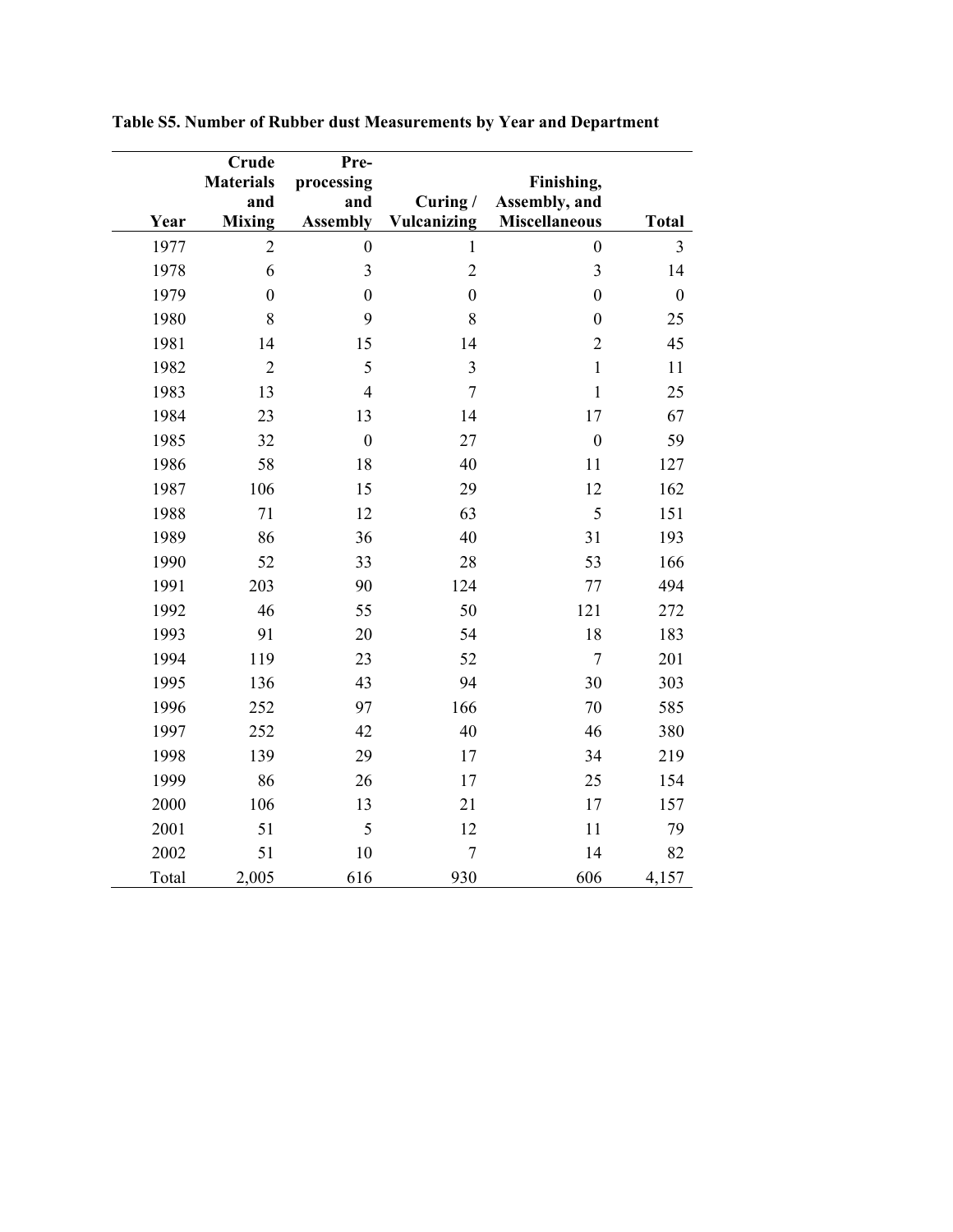|       | <b>Crude</b><br><b>Materials</b><br>and | Pre-<br>processing<br>and | Curing/          | Finishing,<br>Assembly, and |                  |
|-------|-----------------------------------------|---------------------------|------------------|-----------------------------|------------------|
| Year  | <b>Mixing</b>                           | <b>Assembly</b>           | Vulcanizing      | <b>Miscellaneous</b>        | <b>Total</b>     |
| 1977  | $\overline{2}$                          | $\mathbf{0}$              | $\mathbf{1}$     | $\mathbf{0}$                | 3                |
| 1978  | 6                                       | 3                         | $\overline{2}$   | $\overline{\mathbf{3}}$     | 14               |
| 1979  | $\boldsymbol{0}$                        | $\boldsymbol{0}$          | $\boldsymbol{0}$ | $\mathbf{0}$                | $\boldsymbol{0}$ |
| 1980  | $\overline{2}$                          | 9                         | 6                | $\mathbf{0}$                | 17               |
| 1981  | 6                                       | $\overline{7}$            | 12               | $\overline{2}$              | 27               |
| 1982  | $\overline{2}$                          | 9                         | 3                | $\mathbf{1}$                | 15               |
| 1983  | $\overline{4}$                          | $\mathbf{1}$              | $\overline{7}$   | $\mathbf{1}$                | 13               |
| 1984  | 6                                       | 10                        | 14               | 15                          | 45               |
| 1985  | $\overline{4}$                          | $\overline{2}$            | 46               | $\overline{2}$              | 54               |
| 1986  | 17                                      | 14                        | 136              | 9                           | 176              |
| 1987  | 29                                      | 27                        | 229              | 64                          | 349              |
| 1988  | 16                                      | 24                        | 158              | 44                          | 242              |
| 1989  | 42                                      | 49                        | 139              | 40                          | 270              |
| 1990  | 43                                      | 39                        | 53               | 36                          | 171              |
| 1991  | 102                                     | 46                        | 133              | 54                          | 335              |
| 1992  | 28                                      | 43                        | 106              | 21                          | 198              |
| 1993  | 25                                      | 18                        | 58               | 6                           | 107              |
| 1994  | 44                                      | 17                        | 88               | $\mathbf{1}$                | 150              |
| 1995  | 79                                      | 37                        | 94               | 16                          | 226              |
| 1996  | 215                                     | 82                        | 251              | 47                          | 595              |
| 1997  | 217                                     | 33                        | 103              | 47                          | 400              |
| 1998  | 68                                      | 20                        | 21               | 25                          | 134              |
| 1999  | 50                                      | 14                        | 17               | 13                          | 94               |
| 2000  | 61                                      | 5                         | 21               | $\overline{7}$              | 94               |
| 2001  | 29                                      | $\mathbf{1}$              | 15               | $\overline{7}$              | 52               |
| 2002  | 10                                      | 5                         | 3                | $\overline{4}$              | 22               |
| Total | 1,107                                   | 515                       | 1,716            | 465                         | 3,803            |

**Table S5. Number of Rubber fumes Measurements by Year and Department**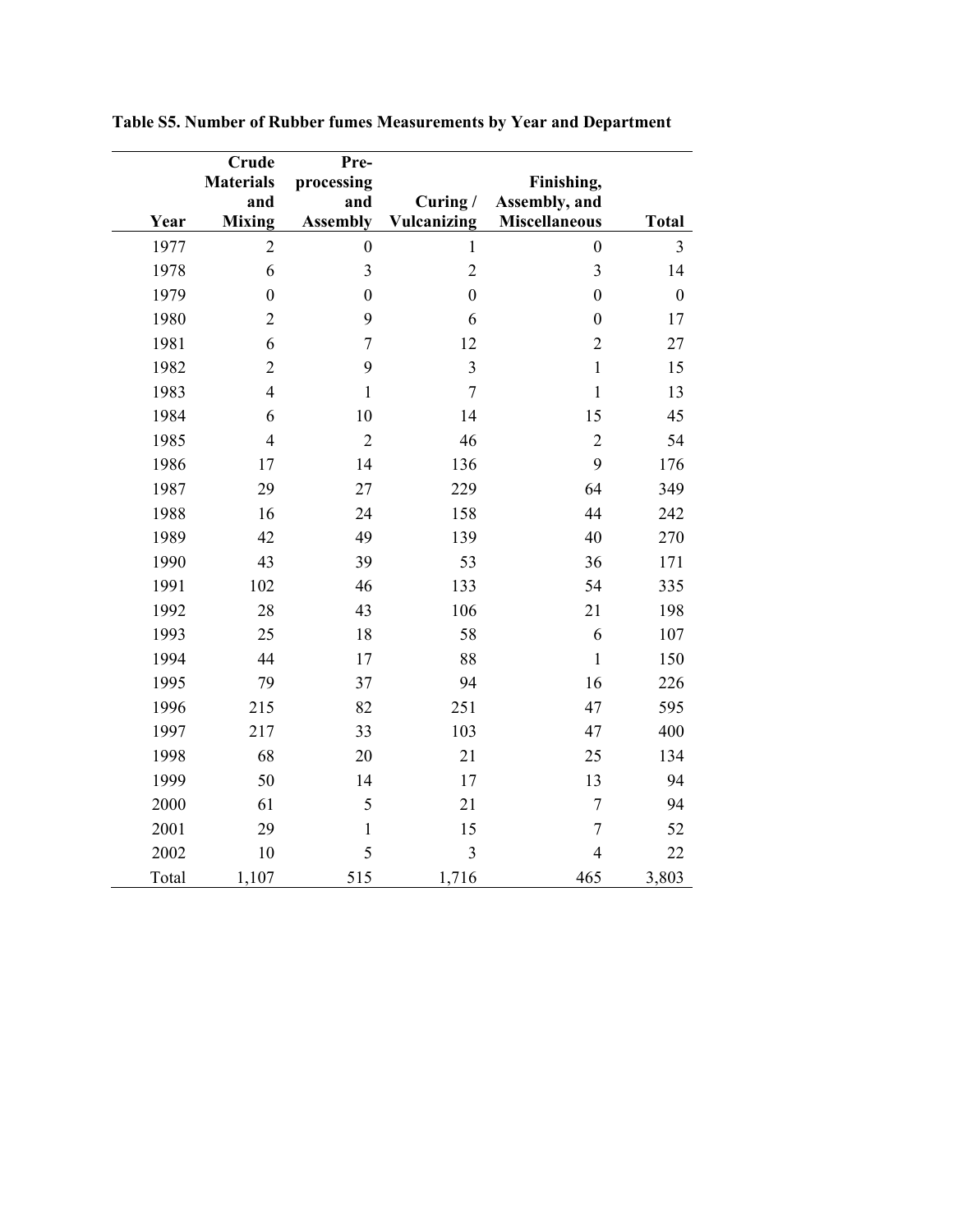|       | Crude<br><b>Materials</b><br>and | Pre-<br>processing<br>and | Curing $/$  | Finishing,<br>Assembly, and |                  |
|-------|----------------------------------|---------------------------|-------------|-----------------------------|------------------|
| Year  | <b>Mixing</b>                    | <b>Assembly</b>           | Vulcanizing | <b>Miscellaneous</b>        | <b>Total</b>     |
| 1983  | 9                                | 21                        | 12          | 19                          | 61               |
| 1984  | $\overline{4}$                   | $\boldsymbol{0}$          | 15          | 8                           | 27               |
| 1985  | 10                               | 7                         | 13          | 10                          | 40               |
| 1986  | $\boldsymbol{0}$                 | $\boldsymbol{0}$          | 21          | 14                          | 35               |
| 1987  | 7                                | 27                        | 92          | 22                          | 148              |
| 1988  | 3                                | 44                        | 266         | 22                          | 335              |
| 1989  | 8                                | 3                         | 266         | 9                           | 286              |
| 1990  | $\overline{2}$                   | 3                         | 88          | 8                           | 101              |
| 1991  | 6                                | 28                        | 214         | 36                          | 284              |
| 1992  | $\overline{3}$                   | 35                        | 165         | 45                          | 248              |
| 1993  | $\mathbf{1}$                     | 13                        | 76          | 31                          | 121              |
| 1994  | $\mathbf{1}$                     | 4                         | $\theta$    | 8                           | 13               |
| 1995  | $\overline{2}$                   | 6                         | 52          | 21                          | 81               |
| 1996  | $\mathbf{1}$                     | 9                         | 6           | $\overline{3}$              | 19               |
| 1997  | 8                                | 3                         | 54          | 37                          | 102              |
| 1998  | 9                                | 25                        | 19          | 13                          | 66               |
| 1999  | 8                                | 19                        | 7           | 10                          | 44               |
| 2000  | $\boldsymbol{0}$                 | $\boldsymbol{0}$          | $\theta$    | $\boldsymbol{0}$            | $\boldsymbol{0}$ |
| 2001  | 3                                | 3                         | 5           | $\mathbf{1}$                | 12               |
| Total | 85                               | 250                       | 1,371       | 317                         | 2,023            |

## **Table S5. Number of Nitrosamines Measurements by Year and Department**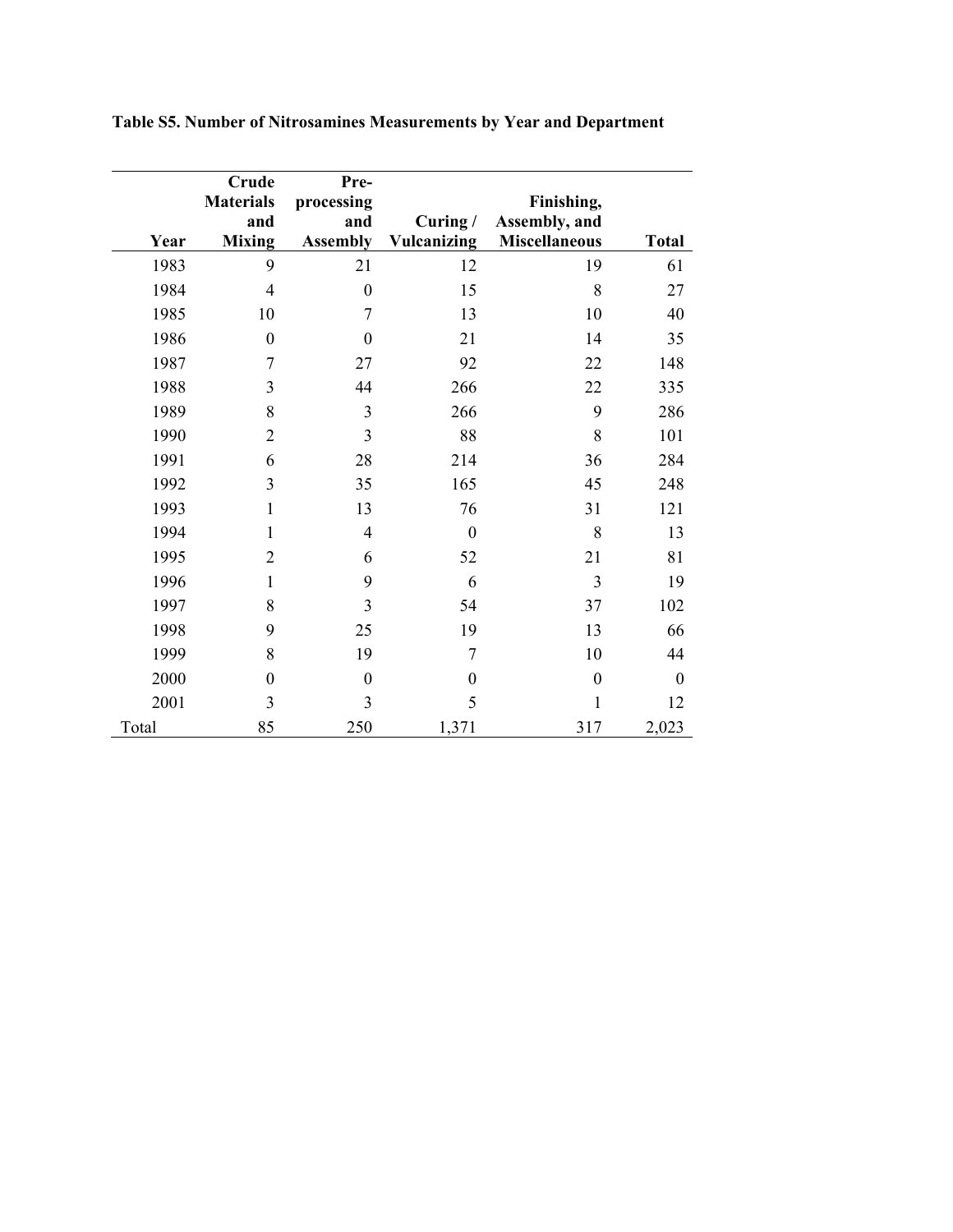| <b>Aggregated BRMA</b>      | <b>Rubber Dust</b>        |                         | <b>Rubber Fumes</b>     |
|-----------------------------|---------------------------|-------------------------|-------------------------|
| <b>Departments</b>          |                           |                         |                         |
| Crude materials and Mixing  | $-6.3\%$                  | $-6.5\%$                |                         |
|                             | [95\% CI: -7.5 to -5.0]   |                         | [95\% CI: -8.4 to -4.6] |
| Pre-processing and Assembly | $-1.2\%$                  | $-2.4\%$                |                         |
|                             | [95\% CI: -3.4 to -1.1]   |                         | [95% CI: -4.9 to 0.1]   |
| Curing/Vulcanizing          | $-1.0\%$                  | $-2.3\%$                |                         |
|                             | [95\% CI: -2.8 to 0.8]    |                         | [95% CI: -3.7 to -0.9]  |
| Finishing, Assembly, and    | $-1.2\%$                  | $0.5\%$                 |                         |
| Miscellaneous               | [95% CI: -4.0 to 1.6]     |                         | [95% CI: -2.2 to 3.2]   |
|                             |                           |                         |                         |
| <b>Aggregated BRMA</b>      | n-Nitrosamines Sum        | <b>NDMA</b>             | <b>NMor</b>             |
| <b>Departments</b>          | <b>Score</b>              |                         |                         |
| Crude materials and         | $-1.3\%$                  | $-0.9\%$                | $-0.7\%$                |
| Mixing                      | [95% CI: -3.7 to 1.2]     | [95\% CI: -4.5 to 3.0]  | [95\% CI: -5.6 to 4.3]  |
| Pre-processing and          | $-6.7\%$                  | $+2.5\%$                | $-4.3\%$                |
| Assembly                    | [95\% CI: -10.5 to -2.7]  | [95\% CI: -1.3 to 6.4]  | [95\% CI: -7.3 to -0.9] |
| Curing/Vulcanizing          | $-17.9\%$                 | $-6.4\%$                | $+0.4\%$                |
|                             | [95\% CI: -20.5 to -15.1] | [95\% CI: -8.7 to -4.1] | [95\% CI: -2.0 to 2.8]  |
| Finishing, Assembly,        | $1.9\%$                   | $1.0\%$                 | $-3.1\%$                |
| and Miscellaneous           | [95% CI: -1.0 to 5.0]     | [95% CI: -2.5 to 4.7]   | [95% CI: -6.5 to 0.5]   |

**Table S6. Annual changes in exposures to rubber dust, rubber fumes, and nitrosamines**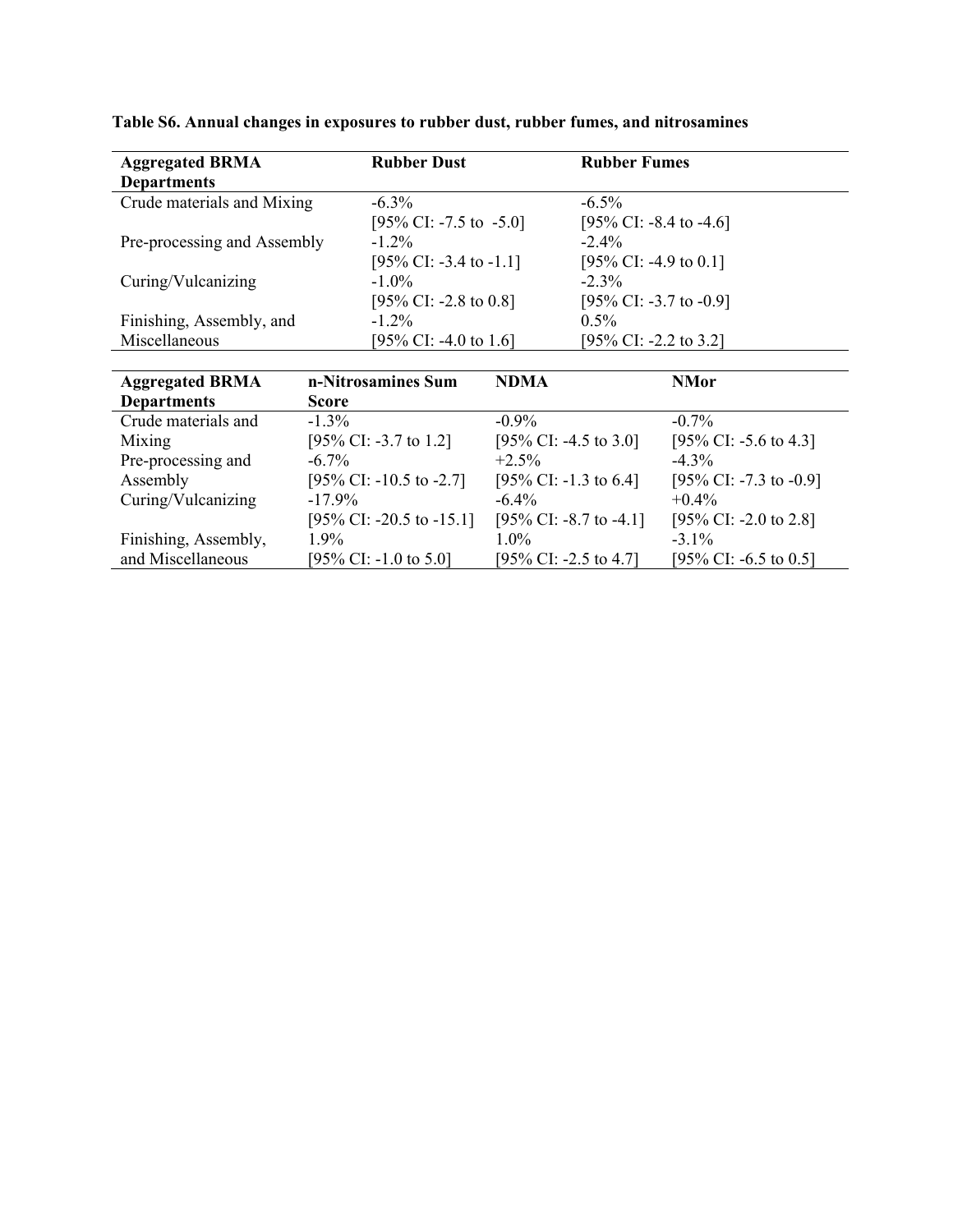| шg/ш /сагест киgиг)                    | N      | Mean  | <b>Median</b> | S.D.  | Min  | <b>Max</b> |
|----------------------------------------|--------|-------|---------------|-------|------|------------|
| <b>GRG</b> Sector                      |        |       |               |       |      |            |
| All departments                        | 21,536 | 69.4  | 18.7          | 186.8 | 1.5  | 2,068.1    |
| Crude Materials and Mixing             | 2,588  | 439.9 | 313.8         | 365.7 | 46.8 | 2,068.1    |
| Pre-processing and Assembly            | 3,670  | 26.4  | 25.0          | 11.1  | 3.3  | 63.4       |
| Curing/Vulcanizing                     | 3,322  | 18.4  | 17.5          | 7.1   | 1.5  | 41.5       |
| Finishing, Assembly, and Miscellaneous | 11,956 | 16.6  | 15.6          | 7.4   | 1.8  | 40.0       |
| <b>Tyre Sector</b>                     |        |       |               |       |      |            |
| All departments                        | 14,907 | 48.8  | 24.9          | 108.3 | 2.4  | 1,660.8    |
| Crude Materials and Mixing             | 1,164  | 320.3 | 245.6         | 262.1 | 38.4 | 1,660.8    |
| Pre-processing and Assembly            | 4,253  | 19.2  | 18.9          | 6.3   | 2.6  | 41.0       |
| Curing/Vulcanizing                     | 1,388  | 17.1  | 16.6          | 5.5   | 2.4  | 34.8       |
| Finishing, Assembly, and Miscellaneous | 8,102  | 30.7  | 29.5          | 11.5  | 3.4  | 67.2       |
| All Sectors                            |        |       |               |       |      |            |
| All departments                        | 36,443 | 61.0  | 21.2          | 159.7 | 1.5  | 2,068.1    |
| Crude Materials and Mixing             | 3,752  | 402.8 | 290.8         | 341.5 | 38.4 | 2,068.1    |
| Pre-processing and Assembly            | 7,923  | 22.5  | 21.1          | 9.6   | 2.6  | 63.4       |
| Curing/Vulcanizing                     | 4,710  | 18.0  | 17.3          | 6.7   | 1.5  | 41.5       |
| Finishing, Assembly, and Miscellaneous | 20,058 | 22.3  | 20.0          | 11.6  | 1.8  | 67.2       |

## **Table S7. Lifetime Cumulative Exposure (LCE) by Sector and Department (Rubber Dust in mg/m3 /career length)**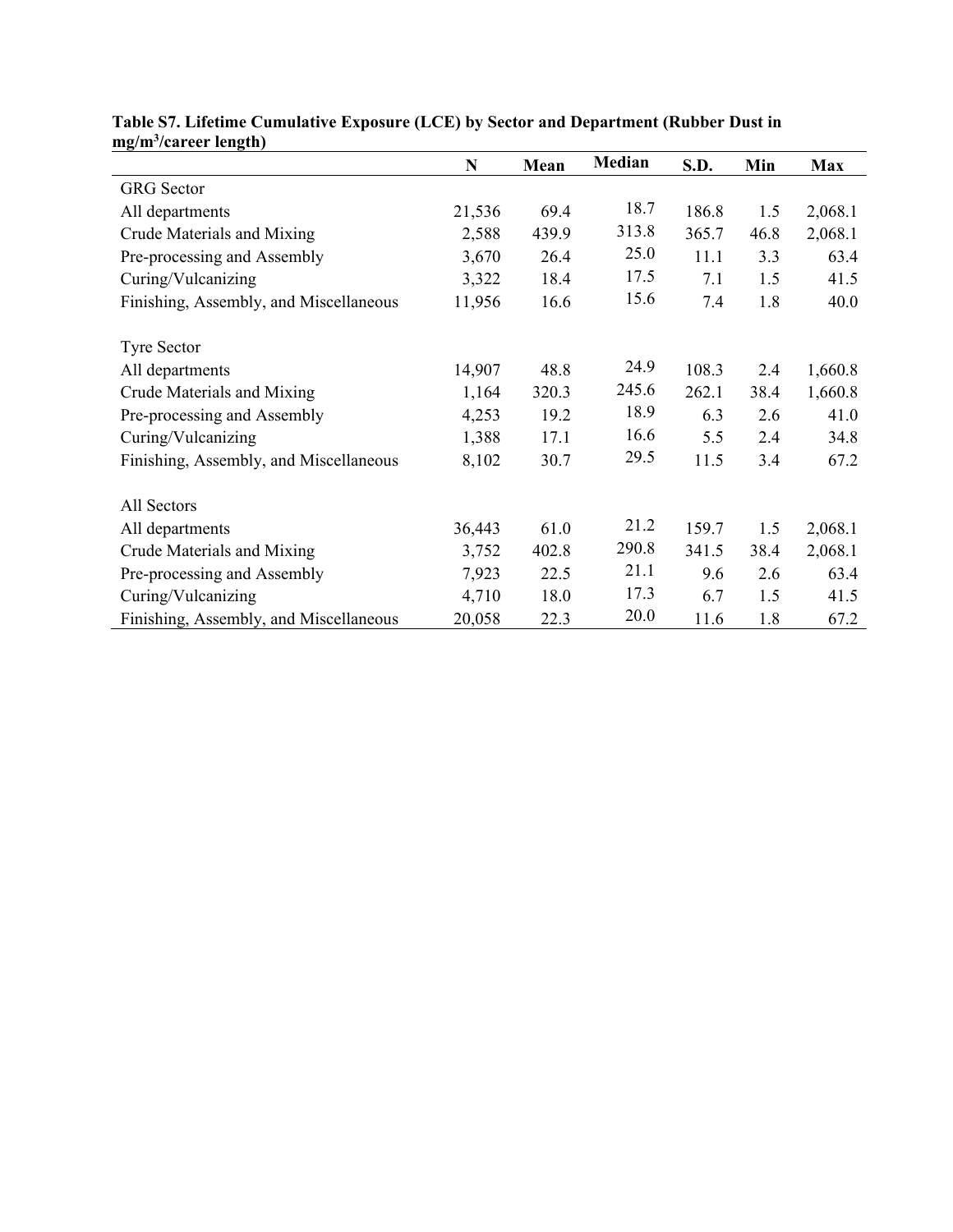|                                        | $\mathbf N$ | Mean | Median | S.D. | Min | <b>Max</b> |
|----------------------------------------|-------------|------|--------|------|-----|------------|
| <b>GRG</b> Sector                      |             |      |        |      |     |            |
| All departments                        | 21,536      | 17.0 | 7.2    | 39.0 | 0.6 | 796.3      |
| Crude Materials and Mixing             | 2,588       | 77.8 | 48.5   | 89.9 | 7.2 | 796.3      |
| Pre-processing and Assembly            | 3,670       | 7.5  | 6.5    | 4.0  | 0.9 | 25.1       |
| Curing/Vulcanizing                     | 3,322       | 20.4 | 17.8   | 10.1 | 1.7 | 65.0       |
| Finishing, Assembly, and Miscellaneous | 11,956      | 5.7  | 5.8    | 2.2  | 0.6 | 10.6       |
| <b>Tyre Sector</b>                     |             |      |        |      |     |            |
| All departments                        | 14,907      | 13.8 | 6.8    | 30.8 | 0.6 | 698.0      |
| Crude Materials and Mixing             | 1,164       | 84.2 | 62.6   | 80.6 | 9.5 | 698.0      |
| Pre-processing and Assembly            | 4,253       | 9.9  | 9.3    | 4.2  | 1.3 | 29.2       |
| Curing/Vulcanizing                     | 1,388       | 16.0 | 14.7   | 6.8  | 2.2 | 44.6       |
| Finishing, Assembly, and Miscellaneous | 8,102       | 5.3  | 5.3    | 1.7  | 0.6 | 9.0        |
| All Sectors                            |             |      |        |      |     |            |
| All departments                        | 36,443      | 15.6 | 7.0    | 35.9 | 0.6 | 796.3      |
| Crude Materials and Mixing             | 3,752       | 79.8 | 51.9   | 87.1 | 7.2 | 796.3      |
| Pre-processing and Assembly            | 7,923       | 8.8  | 8.0    | 4.3  | 0.9 | 29.2       |
| Curing/Vulcanizing                     | 4,710       | 19.1 | 16.8   | 9.5  | 1.7 | 65.0       |
| Finishing, Assembly, and Miscellaneous | 20,058      | 5.5  | 5.6    | 2.0  | 0.6 | 10.6       |

**Table S8. Lifetime Cumulative Exposure (LCE) by Sector and Department (Rubber Fumes in mg/m3 /career length)**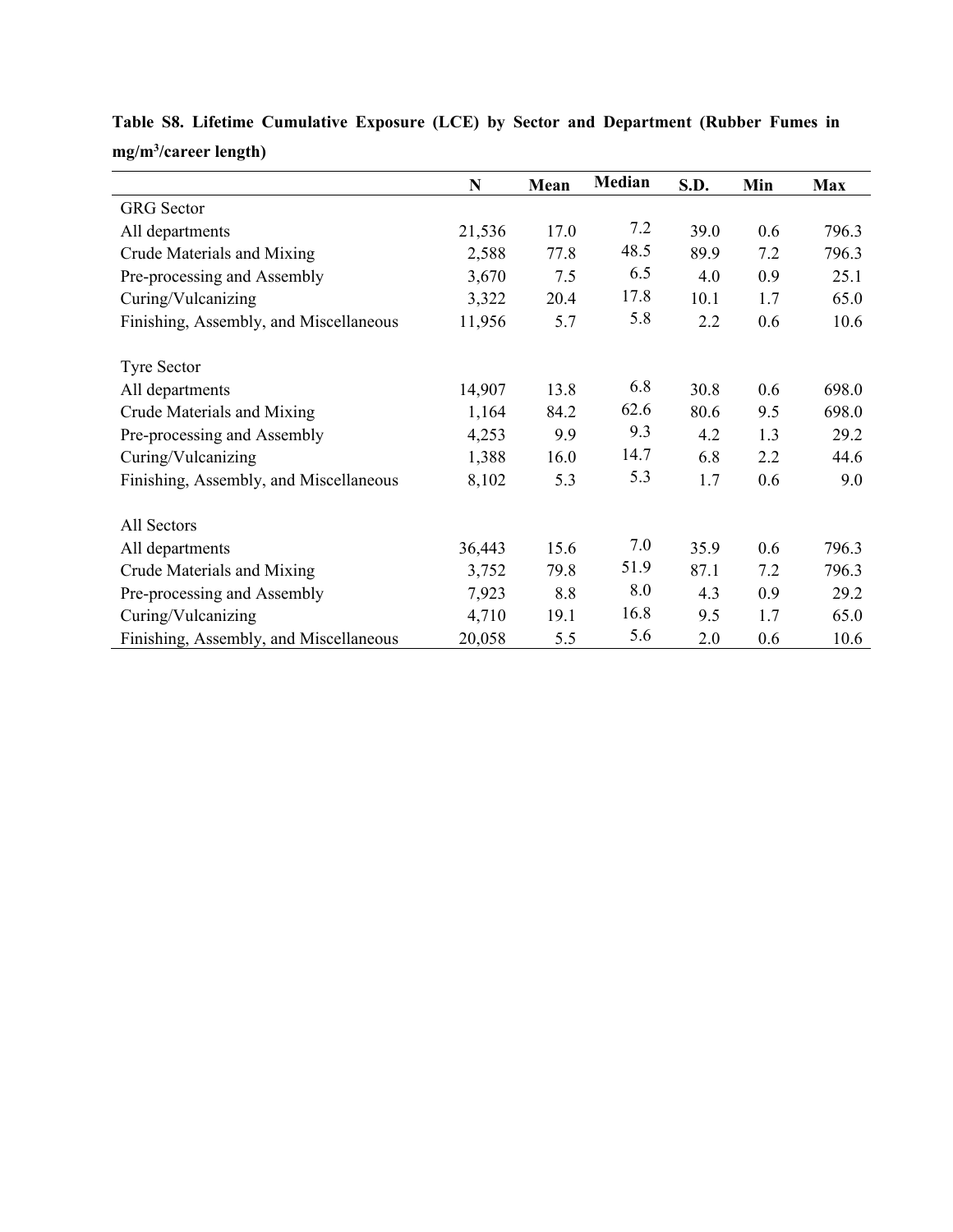|                          | $\mathbf N$ | Mean    | S.D.    | Min    | <b>Max</b> |
|--------------------------|-------------|---------|---------|--------|------------|
| <b>GRG</b> Sector        |             |         |         |        |            |
| All departments          | 21,536      | 2,826.2 | 8,296.4 | 0.5    | 67,047.5   |
| Crude Materials and      |             |         |         |        |            |
| Mixing                   | 2,588       | 16.1    | 13.1    | 1.0    | 71.2       |
| Pre-processing and       |             |         |         |        |            |
| Assembly                 | 3,670       | 542.5   | 833.8   | 14.8   | 6586.7     |
| Curing/Vulcanizing       | 3,322       | 17689.1 | 13565.9 | 1206.5 | 67047.5    |
| Finishing, Assembly, and |             |         |         |        |            |
| Miscellaneous            | 11,956      | 5.8     | 3.7     | 0.5    | 15.7       |
| <b>Tyre Sector</b>       |             |         |         |        |            |
| All departments          | 14,907      | 1987.6  | 6894.6  | 0.5    | 62934.1    |
| Crude Materials and      |             |         |         |        |            |
| Mixing                   | 1,164       | 19.4    | 13.4    | 1.1    | 72.1       |
| Pre-processing and       |             |         |         |        |            |
| Assembly                 | 4,253       | 580.2   | 672.3   | 13.4   | 5948.7     |
| Curing/Vulcanizing       | 1,388       | 19511.9 | 13035.2 | 667.2  | 62934.1    |
| Finishing, Assembly, and |             |         |         |        |            |
| Miscellaneous            | 8,102       | 6.9     | 3.6     | 0.5    | 16.2       |
| All Sectors              |             |         |         |        |            |
| All departments          | 36,443      | 2483.2  | 7764.6  | 0.5    | 67047.5    |
| Crude Materials and      |             |         |         |        |            |
| Mixing                   | 3,752       | 17.1    | 13.3    | 1.0    | 72.1       |
| Pre-processing and       |             |         |         |        |            |
| Assembly                 | 7,923       | 562.7   | 751.6   | 13.4   | 6586.7     |
| Curing/Vulcanizing       | 4,710       | 18226.3 | 13436.0 | 667.2  | 67047.5    |
| Finishing, Assembly, and |             |         |         |        |            |
| Miscellaneous            | 20,058      | 6.3     | 3.7     | 0.5    | 16.2       |

**Table S9. Lifetime Cumulative Exposure (LCE) by Sector and Department ( n-Nitrosamines Sum Score in μg/m3 /career length)**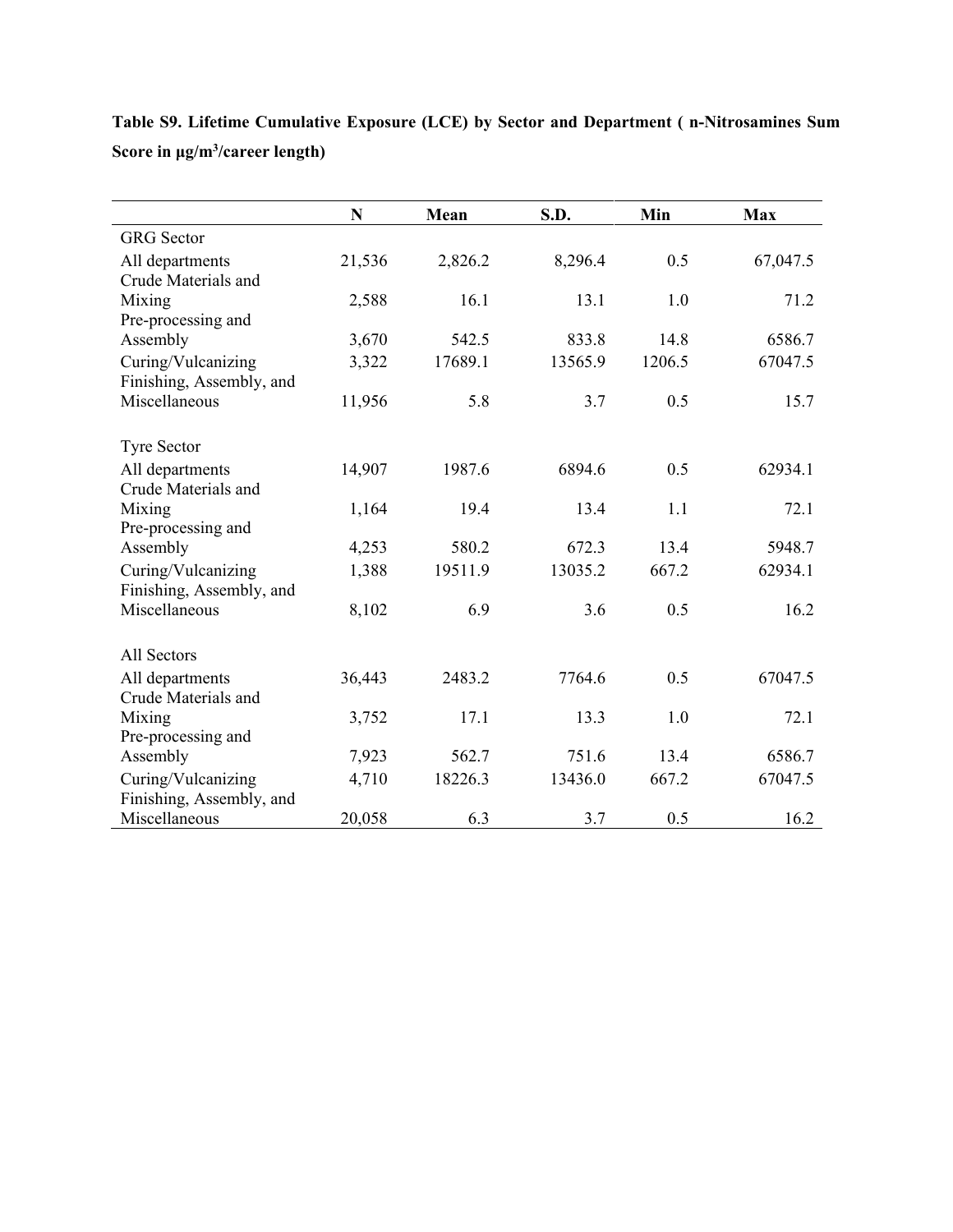|                                        | N      | Mean     | <b>Median</b> | S.D.  | Min  | <b>Max</b> |
|----------------------------------------|--------|----------|---------------|-------|------|------------|
| <b>GRG</b> Sector                      |        |          |               |       |      |            |
| All departments                        | 21,536 | 18.2     | 8.1           | 44.3  | 0.8  | 780.1      |
| Crude Materials and Mixing             | 2,588  | 6.7      | 6.4           | 2.5   | 0.9  | 14.8       |
| Pre-processing and Assembly            | 3,670  | 8.7      | 8.5           | 3.5   | 1.0  | 18.0       |
| Curing/Vulcanizing                     | 3,322  | 77.5     | 45.8          | 92.4  | 4.5  | 780.1      |
| Finishing, Assembly, and Miscellaneous | 11,956 | 7.2      | 7.3           | 2.7   | 0.8  | 13.7       |
| <b>Tyre Sector</b>                     |        |          |               |       |      |            |
| All departments                        | 14,907 | 19.0     | 8.8           | 50.1  | 0.6  | 948.8      |
| Crude Materials and Mixing             | 1,164  | 3.7      | 3.6           | 1.2   | 0.6  | 7.6        |
| Pre-processing and Assembly            | 4,253  | 7.6      | 7.4           | 2.6   | 1.0  | 14.1       |
| Curing/Vulcanizing                     | 1,388  | $123.1*$ | 83.4          | 122.1 | 12.0 | 948.8      |
| Finishing, Assembly, and Miscellaneous | 8,102  | 9.4      | 9.5           | 3.1   | 1.0  | 16.7       |
| All Sectors                            |        |          |               |       |      |            |
| All departments                        | 36,443 | 18.6     | 8.4           | 46.8  | 0.6  | 948.8      |
| Crude Materials and Mixing             | 3,752  | 5.8      | 5.3           | 2.6   | 0.6  | 14.8       |
| Pre-processing and Assembly            | 7,923  | 8.1      | 7.8           | 3.1   | 1.0  | 18.0       |
| Curing/Vulcanizing                     | 4,710  | 90.9     | 55.1          | 104.1 | 4.5  | 948.8      |
| Finishing, Assembly, and Miscellaneous | 20,058 | 8.1      | 8.1           | 3.1   | 0.8  | 16.7       |

**Table S10. Lifetime Cumulative Exposure (LCE) by Sector and Department (NDMA in μg/m3 /career length)**

## Note:

\*This value was incorrectly reported as 12.1  $\mu$ g/m<sup>3</sup>/career length in a previous version of the Online Supplementary Materials.